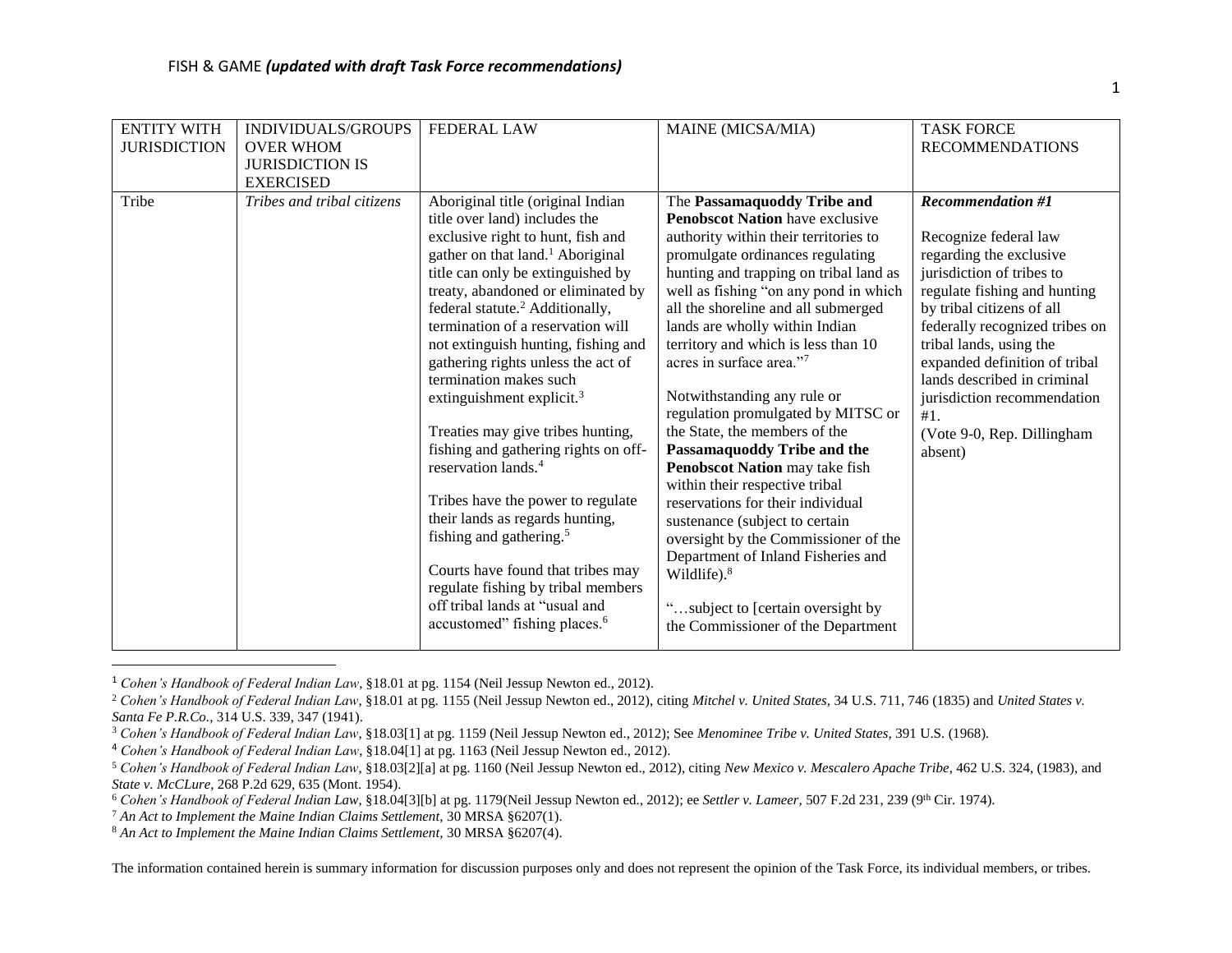|                     |                                                                                                                                                                                                                                                                                                                                                                                                                                                                                                                                                                                                                                                                       | of Inland Fisheries and Wildlife],<br>ordinances may include special<br>provisions for the sustenance of the<br>individual members of the<br>Passamaquoddy Tribe or the<br><b>Penobscot Nation."</b> 9                                                                                                                                                                                                                                                                                                                                                                                                                                                                                                                                                                                                     |                                                                                                                                                                                                                                                                                                                                                                                                                                                     |
|---------------------|-----------------------------------------------------------------------------------------------------------------------------------------------------------------------------------------------------------------------------------------------------------------------------------------------------------------------------------------------------------------------------------------------------------------------------------------------------------------------------------------------------------------------------------------------------------------------------------------------------------------------------------------------------------------------|------------------------------------------------------------------------------------------------------------------------------------------------------------------------------------------------------------------------------------------------------------------------------------------------------------------------------------------------------------------------------------------------------------------------------------------------------------------------------------------------------------------------------------------------------------------------------------------------------------------------------------------------------------------------------------------------------------------------------------------------------------------------------------------------------------|-----------------------------------------------------------------------------------------------------------------------------------------------------------------------------------------------------------------------------------------------------------------------------------------------------------------------------------------------------------------------------------------------------------------------------------------------------|
| Non-tribal citizens | Tribes have the authority to<br>regulate the hunting, fishing and<br>gathering activities of nonmembers<br>on tribal land. <sup>10</sup> This includes the<br>authority to exclude non-citizens<br>from hunting, fishing and<br>gathering on tribal land. <sup>11</sup> While<br>tribes can use civil remedies to<br>enforce tribal laws and rules, tribes<br>do not have criminal enforcement<br>powers over non-citizens. <sup>12</sup><br>Courts have used the Montana test<br>to examine the permissibility of<br>tribal hunting, fishing and<br>gathering laws and regulations<br>governing non-tribal-citizens on<br>non-citizen owned fee lands. <sup>13</sup> | <b>Passamaquoddy Tribe and</b><br><b>Penobscot Nation tribal ordinances</b><br>regarding hunting and fishing within<br>their territories "shall be equally<br>applicable, on a nondiscriminatory<br>basis, to all persons regardless of<br>whether such person is a member of<br>the respective tribe or nation" <sup>14</sup><br>MITSC has exclusive authority to<br>promulgate fishing rules or<br>regulations on ponds not under the<br>exclusive authority of the<br>Passamaquoddy Tribe or Penobscot<br>Nation, of which 50% or more of the<br>linear shoreline is in Indian territory;<br>any section of a river or stream, both<br>sides of which are in Indian territory;<br>and any section of a river or stream,<br>one side of which is within Indian<br>territory for a continuous length of a | <b>Recommendation #2</b><br>Restore and affirm the<br>exclusive jurisdiction of tribes<br>to regulate fishing and<br>hunting by non-tribal citizens<br>on tribal lands, using the<br>expanded definition of tribal<br>lands described in criminal<br>jurisdiction recommendation<br>#1, but do not cede any of<br>MITSC's authority to regulate<br>hunting and fishing under<br>current law to the State.<br>(Vote 9-0, Rep. Dillingham)<br>absent) |

<sup>9</sup> *An Act to Implement the Maine Indian Claims Settlement,* 30 MRSA §6207(1).

l

<sup>14</sup> An Act to Implement the Maine Indian Claims Settlement, 30 MRSA §6207(1).

The information contained herein is summary information for discussion purposes only and does not represent the opinion of the Task Force, its individual members, or tribes.

<sup>10</sup> *Cohen's Handbook of Federal Indian Law*, §18.06[1] at pg. 1185 (Neil Jessup Newton ed., 2012); See *Lower Brule Sioux Tribe v. State of South Dakota*, 104 F.ed 1017, 1022 (8th Cir. 1997).

<sup>11</sup> *Cohen's Handbook of Federal Indian Law*, §18.06[1] at pg. 1185 (Neil Jessup Newton ed., 2012); See *New Mexico v. Mescalero Apache Tribe*, 462 U.S. 324, 333 (1983) ("A tribe's power to exclude nonmembers entirely or to condition their presence on the reservation is equally well established"); and *Quechan v. Rowe,* 531 F.2d 408, 410 (9th Cir. 1976) ("In the absence of treaty provisions or congressional pronouncements to the contrary, the tribe has the inherent power to exclude non-members from the reservation.").

<sup>12</sup> *Cohen's Handbook of Federal Indian Law*, §18.06[1] at pg. 1185 (Neil Jessup Newton ed., 2012), citing *Oliphant v. Squamish Indian Tribe*, 435 U.S. 191 (1978).

<sup>&</sup>lt;sup>13</sup> Montana v. United States, 450 U.S. 544, 565-566 (1981) (the *Montana* test examines whether a tribes has civil jurisdiction over a nonmember and is two part: (1) does the nontribal member in question have a consensual relationship with the tribe or its members that is related to the conduct at issue, or (2) does the conduct in question threaten the tribe's political integrity, economic security, or health or welfare); See *South Dakota v. Bourland*, 508 U.S. 679 (1993) for a more recent example of the application on the Montana test to tribal regulation of non-Indian hunting and fishing.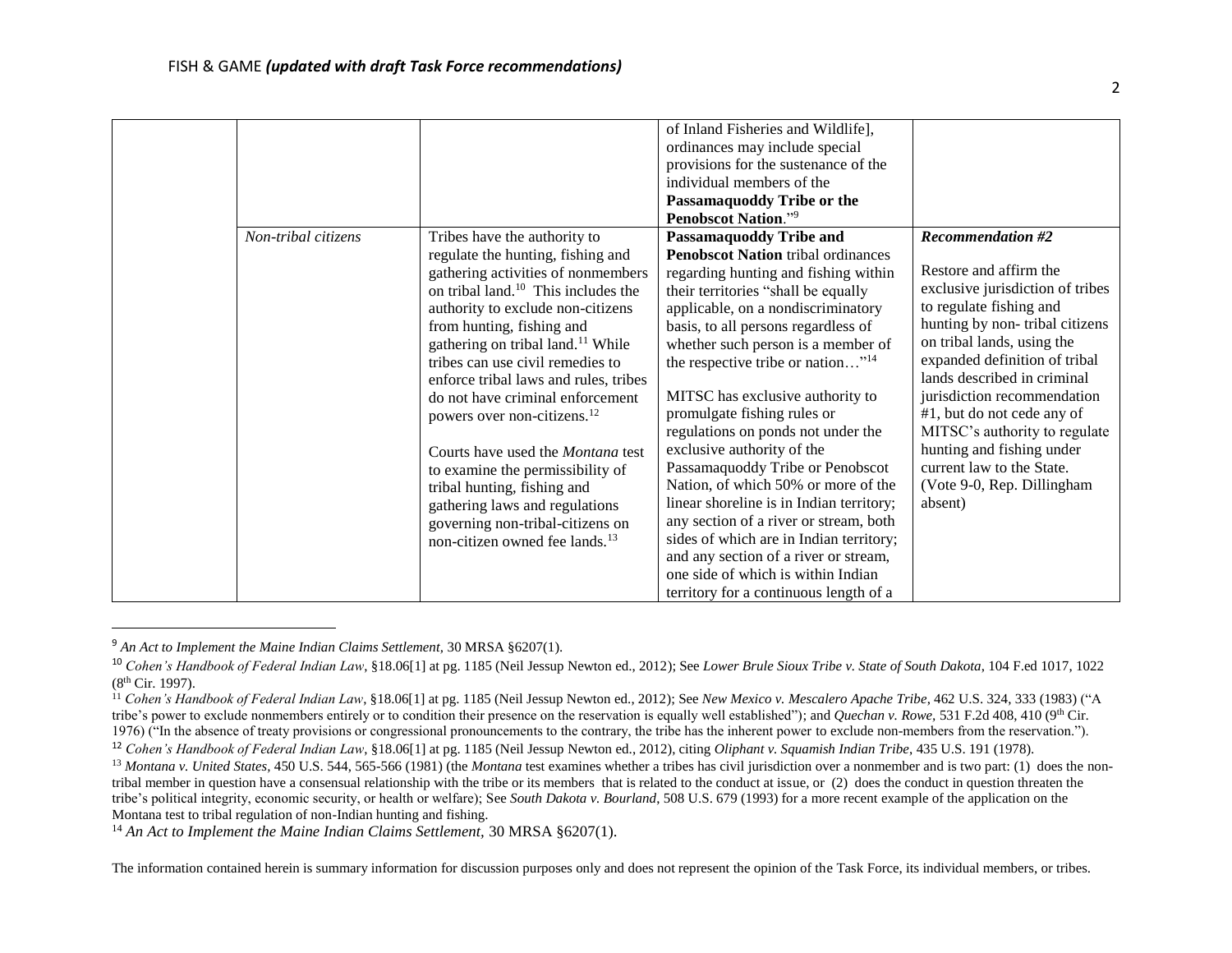|       |                             |                                         | half mile or more. <sup>15</sup> Prior to the  |                                   |
|-------|-----------------------------|-----------------------------------------|------------------------------------------------|-----------------------------------|
|       |                             |                                         | promulgation of such rules, state laws         |                                   |
|       |                             |                                         | and rules remain in effect <sup>16</sup> MITSC |                                   |
|       |                             |                                         |                                                |                                   |
|       |                             |                                         | also had the authority to adopt rules          |                                   |
|       |                             |                                         | to regulate the horsepower and use of          |                                   |
|       |                             |                                         | motors on water less than 200 acres            |                                   |
|       |                             |                                         | in surface area and entirely within            |                                   |
|       |                             |                                         | Indian territory. $17$                         |                                   |
|       |                             |                                         | MITSC-promulgated regulations                  |                                   |
|       |                             |                                         | "shall be equally applicable on a              |                                   |
|       |                             |                                         | nondiscriminatory basis to all persons         |                                   |
|       |                             |                                         |                                                |                                   |
|       |                             |                                         | regardless of whether such person is a         |                                   |
|       |                             |                                         | member of the Passamaquoddy Tribe              |                                   |
|       |                             |                                         | or Penobscot Nation. <sup>18</sup>             |                                   |
| State | Tribes and tribal citizens. | States generally do not have the        | The Commissioner of Inland                     | <b>Recommendation #3</b>          |
|       |                             | authority to regulate hunting,          | Fisheries and Wildlife has the                 |                                   |
|       |                             | fishing and gathering by tribal         | authority to conduct fish and wildlife         | Relinquish jurisdiction           |
|       |                             | citizens on tribal lands. <sup>19</sup> | surveys on Indian territory and                | granted to the State of Maine     |
|       |                             |                                         | waters, provided reasonable advance            | in the Maine Implementing         |
|       |                             | While states may regulate hunting,      | notice is provided and the tribe is            | Act with respect to the           |
|       |                             | fishing and gathering by tribal         | provided the opportunity to                    | regulation of fishing and         |
|       |                             | members off tribal land to some         | participate. The Commissioner, after           | hunting by both tribal and non    |
|       |                             | degree, state conservation              | consultation with the tribe in question        | -tribal citizens on tribal lands, |
|       |                             | regulations applying to tribal          | and after a public hearing, may also           | except that, with respect to      |
|       |                             | members off tribal lands must be        | impose measures upon tribal lands,             | conservation, the State of        |
|       |                             | non discriminatory and must be          | including regulations, intended to             | Maine may regulate tribal         |

<sup>15</sup> MITSC has promulgated certain fishing regulations. *See* "Fishing on Waters Under Jurisdiction of Maine Indian Tribal-State Commission," C.M.R. 94-409, ch. 201.

<sup>17</sup> *An Act to Implement the Maine Indian Claims Settlement,* 30 MRSA §6207(3-A).

<sup>18</sup> An Act to Implement the Maine Indian Claims Settlement, 30 MRSA §6207(3).

l

<sup>19</sup> *Cohen's Handbook of Federal Indian Law*, §18.06[2] at pg. 1187 (Neil Jessup Newton ed., 2012) ("The states' ability to exercise concurrent regulatory authority over onreservation hunting fishing and gathering activities by members of the governing tribe is severely restricted"); See *New Mexico v. Mescalero Apache Tribe*, 462 U.S. 324 (1983).

The information contained herein is summary information for discussion purposes only and does not represent the opinion of the Task Force, its individual members, or tribes.

<sup>&</sup>lt;sup>16</sup> An Act to Implement the Maine Indian Claims Settlement, 30 MRSA §6207(3). See also Mills v. Penobscot Nation, 861 F.3d 324 (1<sup>st</sup> Cir. 2017), in which the First Circuit reviewed two district court rulings made on cross motions for summary judgement. The First Circuit affirmed the district court ruling that the plain text of the MICSA and MIA regarding the extent of the Penobscot Indian Reservation was unambiguous and that the Reservation included islands in the Main Stem of the Penobscot River, but not the river itself. The Circuit Court reversed the district court ruling that determined that the MICSA provided the Nation with individual sustenance fishing rights in the entirety of the Maine Stem. The First Circuit determined that the judgment had been premature because the claim was not ripe and because the tribe lacked standing. The Court's decision rested on its determination that the Nation had suffered no harm and faced no imminent threat to substance fishing, which the state had long allowed.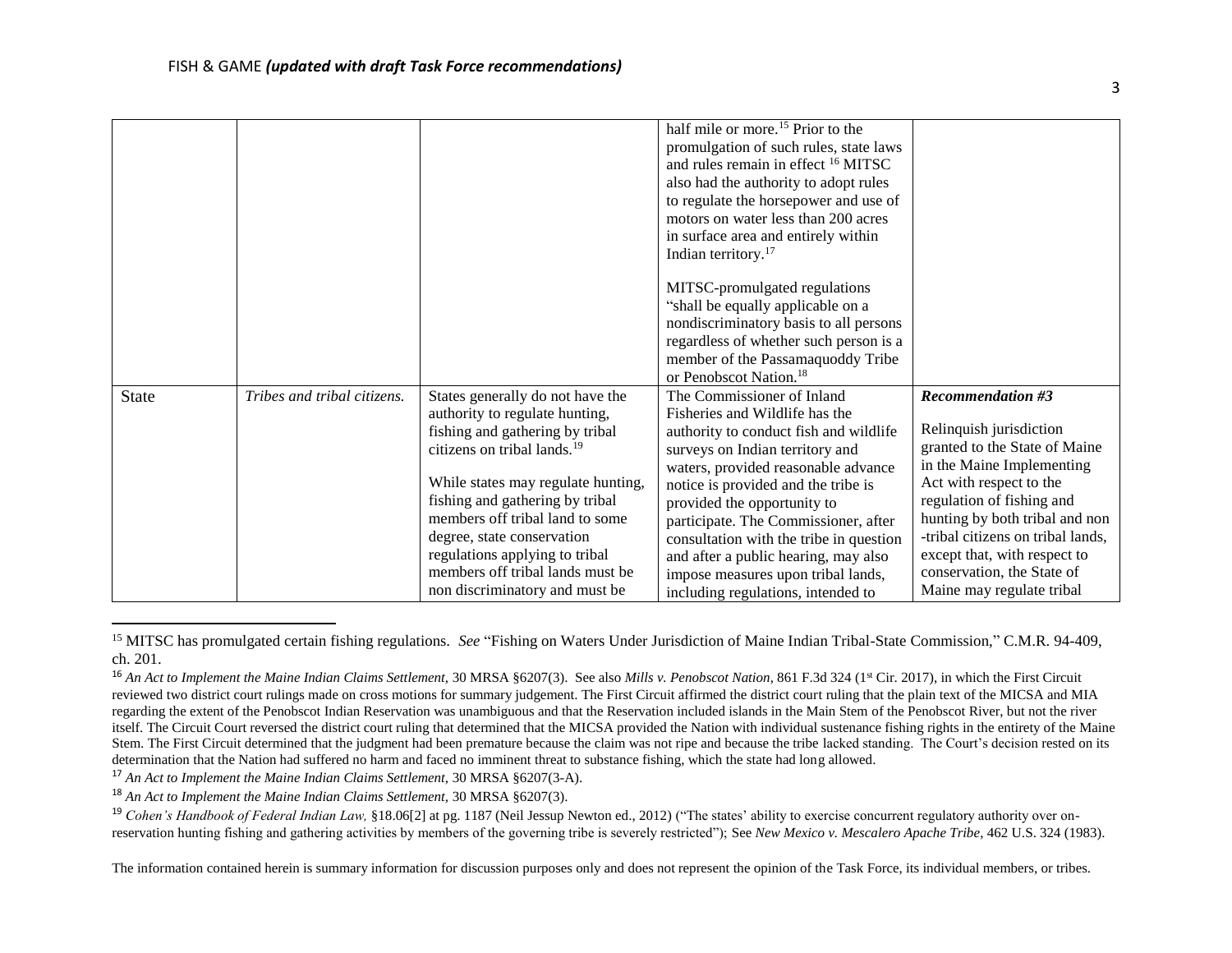|                       | Non-tribal citizens        | reasonable and necessary for<br>conservation <sup>20</sup> . A similar test has<br>been applied to state safety<br>regulations. $21$<br>States have very limited authority<br>to regulate hunting, fishing and<br>gathering on tribal land. <sup>23</sup>                                                                                                              | protect fish and wildlife stocks<br>outside tribal boundaries. <sup>22</sup><br>Fishing and hunting are regulated by<br>the state except where the Penobscot<br>or Passamaquoddy have authority as<br>described above or where MITSC has<br>authority as described above. | members engaged in such<br>activities off tribal lands to<br>the extent permitted under<br>general principles of federal<br>Indian law and in a manner<br>consistent with reserved tribal<br>treaty rights.<br>(Vote 8-0, Sen. Carpenter and<br>Rep. Dillingham absent) |
|-----------------------|----------------------------|------------------------------------------------------------------------------------------------------------------------------------------------------------------------------------------------------------------------------------------------------------------------------------------------------------------------------------------------------------------------|---------------------------------------------------------------------------------------------------------------------------------------------------------------------------------------------------------------------------------------------------------------------------|-------------------------------------------------------------------------------------------------------------------------------------------------------------------------------------------------------------------------------------------------------------------------|
| Federal<br>Government | Tribes and tribal citizens | The federal government has the<br>power to regulate hunting, fishing<br>and gathering by tribal citizens on<br>tribal lands in the same manner as<br>other tribal affairs. <sup>24</sup> Though the<br>federal government has not often<br>exercised this power <sup>25</sup> , the<br>Secretary of the Interior has<br>regulated fishing off of tribal<br>lands. $26$ | Nothing in the Maine Implementing<br>Act limits federal jurisdiction.                                                                                                                                                                                                     |                                                                                                                                                                                                                                                                         |
|                       | Non-tribal citizens        | The federal government has not<br>heavily exercised its power to<br>regulated hunting, fishing and<br>gathering on tribal lands. <sup>27</sup> 18<br>U.S.C.§ 1165 makes trespass on                                                                                                                                                                                    | Nothing in the Maine Implementing<br>Act limits federal jurisdiction.                                                                                                                                                                                                     |                                                                                                                                                                                                                                                                         |

<sup>20</sup> *Cohen's Handbook of Federal Indian Law,* §18.04[3][b] at pg. 1180 (Neil Jessup Newton ed., 2012); See *Dep't of Game v. Puyallup Tribe*, 414 U.S. 44 (1973).

 $\overline{\phantom{a}}$ 

<sup>21</sup> *Cohen's Handbook of Federal Indian Law,* §18.04[3][b] at pg. 1181 (Neil Jessup Newton ed., 2012); See *Confederated Tribes of the Colville Reservation v. Anderson*, 761 F. Supp. 2d 1101, 1197 (E.D. Wash. 2011). ("Using the Supreme Court's conservation-necessity standard as its guide, the Court holds that a state may enact and enforce laws regulating a tribal member's exercise of an "in common" hunting right for public-safety purposes if the law('s): 1) reasonably prevents a public-safety threat; 2) is necessary to prevent the identified public-safety threat; 3) does not discriminate against Indians; and 4) application to the Tribe is necessary in the interest of public safety.").

<sup>&</sup>lt;sup>22</sup> An Act to Implement the Maine Indian Claims Settlement, 30 MRSA §6207(6).

<sup>&</sup>lt;sup>23</sup> Cohen's Handbook of Federal Indian Law, §18.03[2][1] at pg. 1160 (Neil Jessup Newton ed., 2012); See *New Mexico v. Mescalero Apache Tribe*, 462 U.S. 324, 334 (1983) and *Antoine v. Washington*, 420 U.S. 194 (1975).

<sup>24</sup> *Cohen's Handbook of Federal Indian Law,* §18.06[3] at pg. 1189 (Neil Jessup Newton ed., 2012).

<sup>25</sup> *Cohen's Handbook of Federal Indian Law,* §18.04[3][c] at pg. 1182 (Neil Jessup Newton ed., 2012).

<sup>26</sup> *Cohen's Handbook of Federal Indian Law,* §18.06[3] at pg. 1189 (Neil Jessup Newton ed., 2012).

<sup>27</sup> *Cohen's Handbook of Federal Indian Law,* §18.06[3] at pg. 1189 (Neil Jessup Newton ed., 2012).

The information contained herein is summary information for discussion purposes only and does not represent the opinion of the Task Force, its individual members, or tribes.